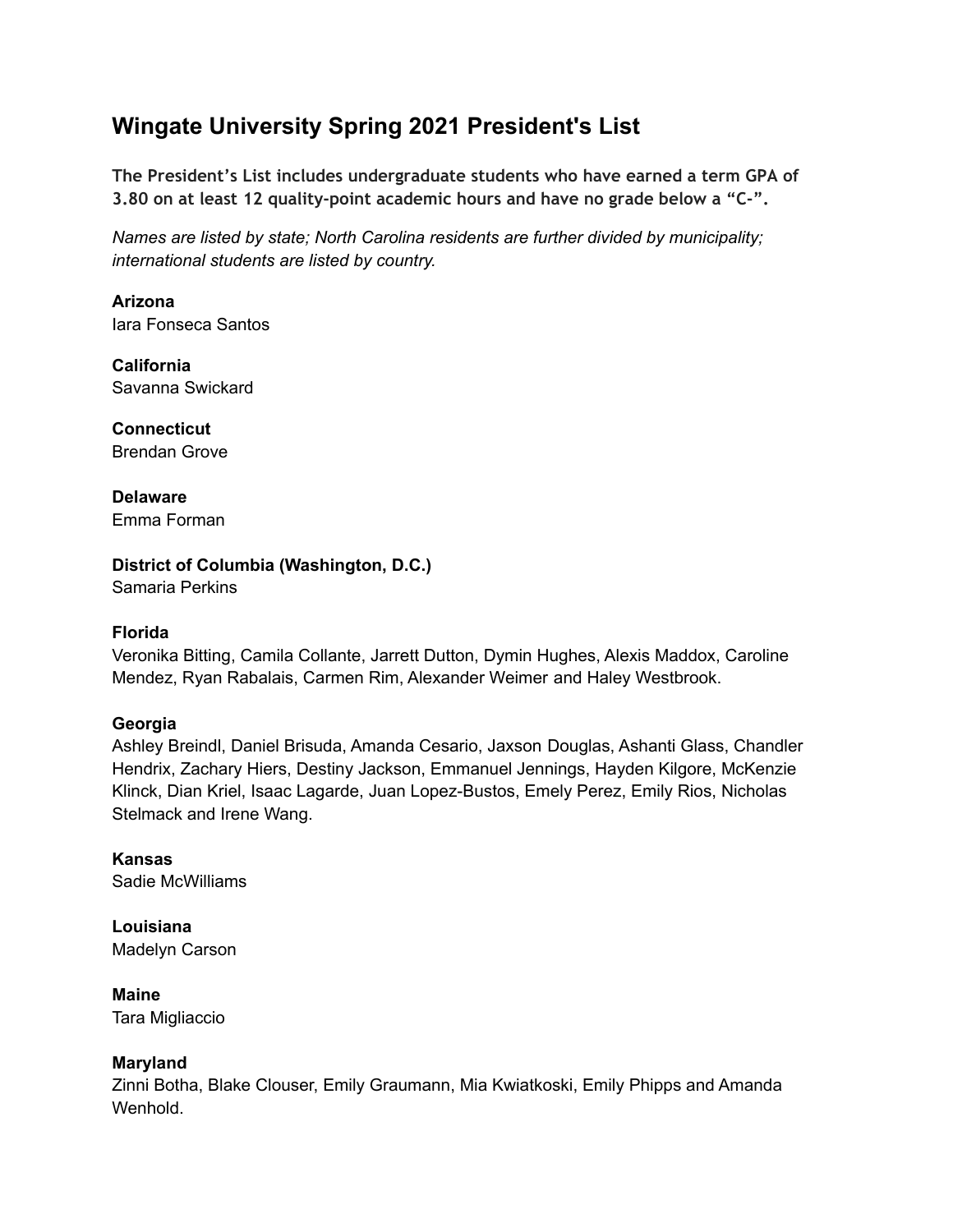**Massachusetts** Janel McCartry and Morgan Zanardi.

**Michigan** Matteo Gostoli

**Missouri** Jacob Sweeton

**New Hampshire** Paige Demmons, Samantha Montagno and Jessica Wolfe.

**New Jersey** Emani Davis and Jacob Tyndale.

## **New York**

Nicholas Agresta, Gwendolyn Conroy, Carolyn Ludwigson, John Natoli, Devin Scully, Nina Senn and Catherine Surian.

# **North Carolina**

*Albemarle* Devyn Eury, Alexis Faulkner and Madison Mullis.

*Alexis* Paris Brewster

*Apex* Jordan Barras

*Ararat* Sydney Beck

*Archdale* Garrett Allen

*Arden* Adam Bartlett and Kristen Belknap.

*Asheboro* Bryce Faircloth

*Asheville* Abigail Haines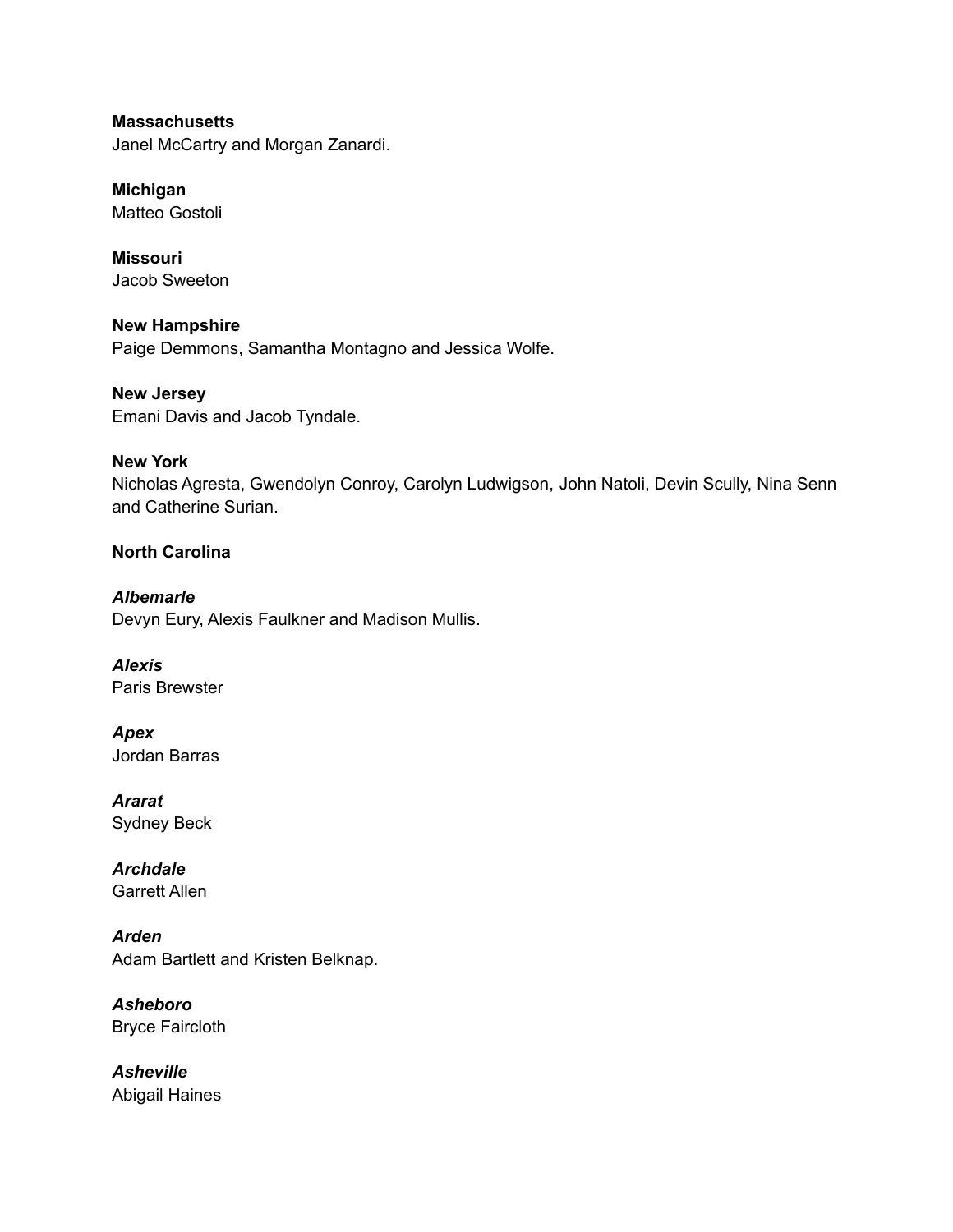*Autryville* Haley Cashwell

*Belmont* Holly Shropshire, Jayson Szot, Tommy Tran

*Boone* Jadyn Correia-Kadyk

*Burlington* Haley Faucette and Ellie Riddle.

*Burnsville* Turner Shehan

*Camden* Michelle DeHart

*Carolina Shores* Dante Castelbuono

*Catawba* Logan Murphy

# *Charlotte*

Niki Apostolou, Jessica Barco, Matthew Chiappetta, Lindsay Cramer, Benjamin Curry, Andrea Escate Saavedra, Jacelyn Forst, Jelissa Hernandez Lopez, Laura Garcia, Cristian Guerra, Bryanna Hartmann, Emily Hernandez, Progress-Jehosheba Ime, Mason Jeffers, Sarah Kuhn, Kamirra Logan, Isabella Mitchell, Vuong Nguyen Hoang, Melanie Orellana, Giang Phan and David Short.

*China Grove* Kaylee Matthews

*Clemmons* Brienna Hudnall and Taryn Pryce.

*Cleveland* Wade Johnson

# *Concord*

Allison Barbee, Corinne Britt, Kelly Dunlap, Ethan Epstein, Blake Furr, Sydney Henderson, Michael McGee, Danielle Treece and Morgan Trott.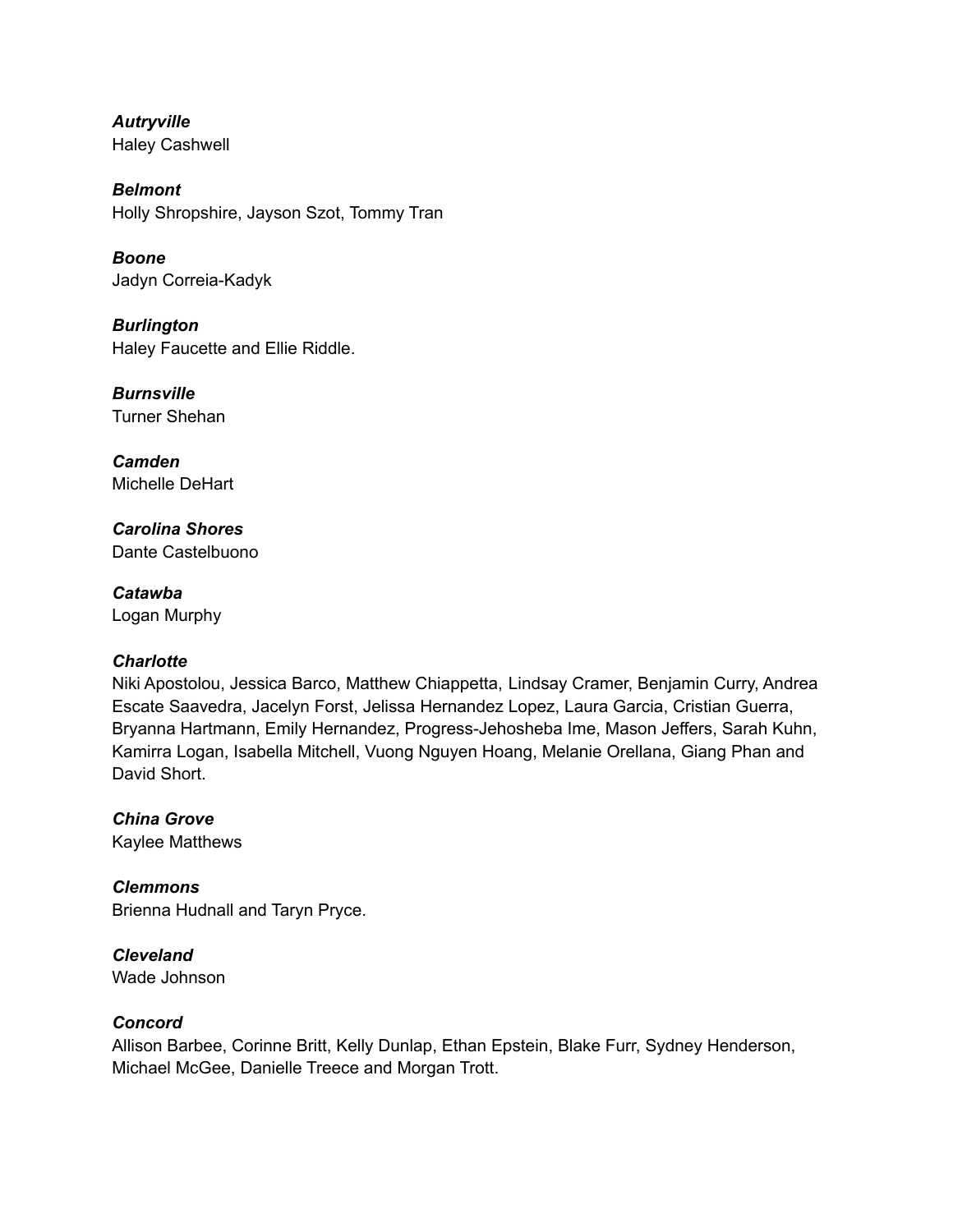*Cornelius* Julia Lasure

*Crumpler* Osvaldo Barcenas-Oviedo

*Davidson* Madison Lowder and Robin Youskauskas.

*Deep Run* Sara Stroud

*Denton* Samantha Ingold

*Denver* Jenet Blackmore

*Durham* Jonathan Washburn

*East Bend* Hanna Shore

*Farmville* Kaylan Prayer

*Fayetteville* Samuel Rodriguez and Sierra Voigt.

*Forest City* Makenna Teague

*Fuquay Varina* Austin Johnson

*Gastonia* Peyton Anderson, Landen Barker, Jada Brooks, Victoria McCathern and Riley Mullis.

*Gold Hill* Kathrine Helms

*Greensboro* Johnathan Harding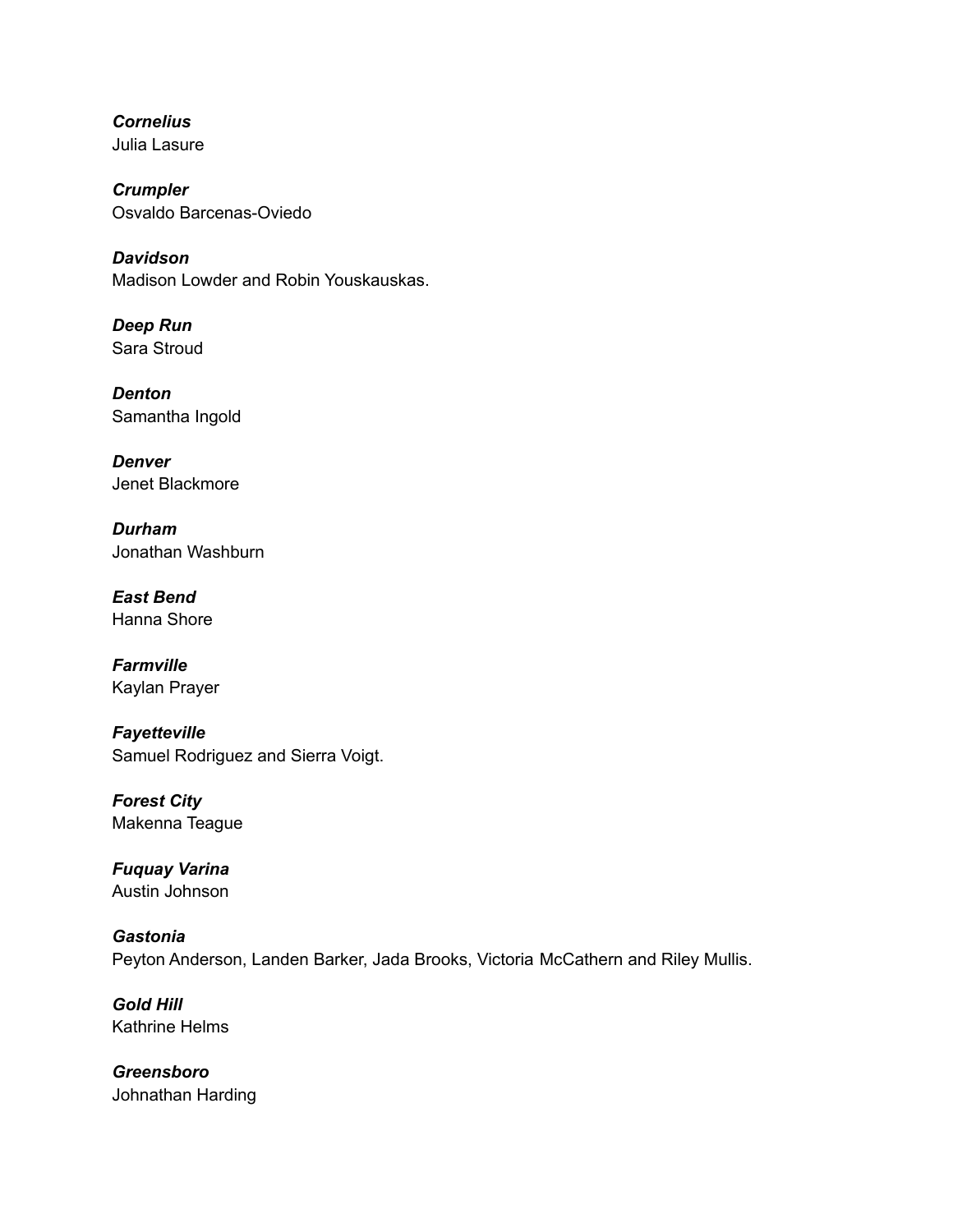*Harrisburg* Carley Burnette and Hannah Nicholson.

*Hickory* Jessalyn LaFrancis and Hope Teague.

*Hiddenite* Jaclyn Deal

*Holly Springs* Cameryn Bost and Carly Cavaco.

## *Indian Trail*

Lauren Bopp, Victoria Casiano-Cantoran, Brayan Castro, Nicole Cristy, Christopher Cruz, Jonathan Hendrick, Jacob Huber, Brittney Klaus, Melanie Leidi, Ashton Patterson, Justin Rose, Carissa Simpson, Alex Valdivia, Brianna Wheelock and Braydon Willett.

# *Jamestown*

Dana Paul

*Jarvisburg* Damaris Cortez

# *Jonesville*

Destiny Ray

## *Kannapolis*

Isaac Granillo-Cobos, Brooklyn Lewis and Haley Mcelligott.

*Kernersville*

Sydney Jarrell, Ashlan Rogers and Tsanani Shaw.

*Kings Mountain* Jordan Sutton

*Laurel Springs* Sierra Mahaffey

*Laurinburg* Laney Mclaurin

*Lenoir* John Ellison and Justin Wilcox.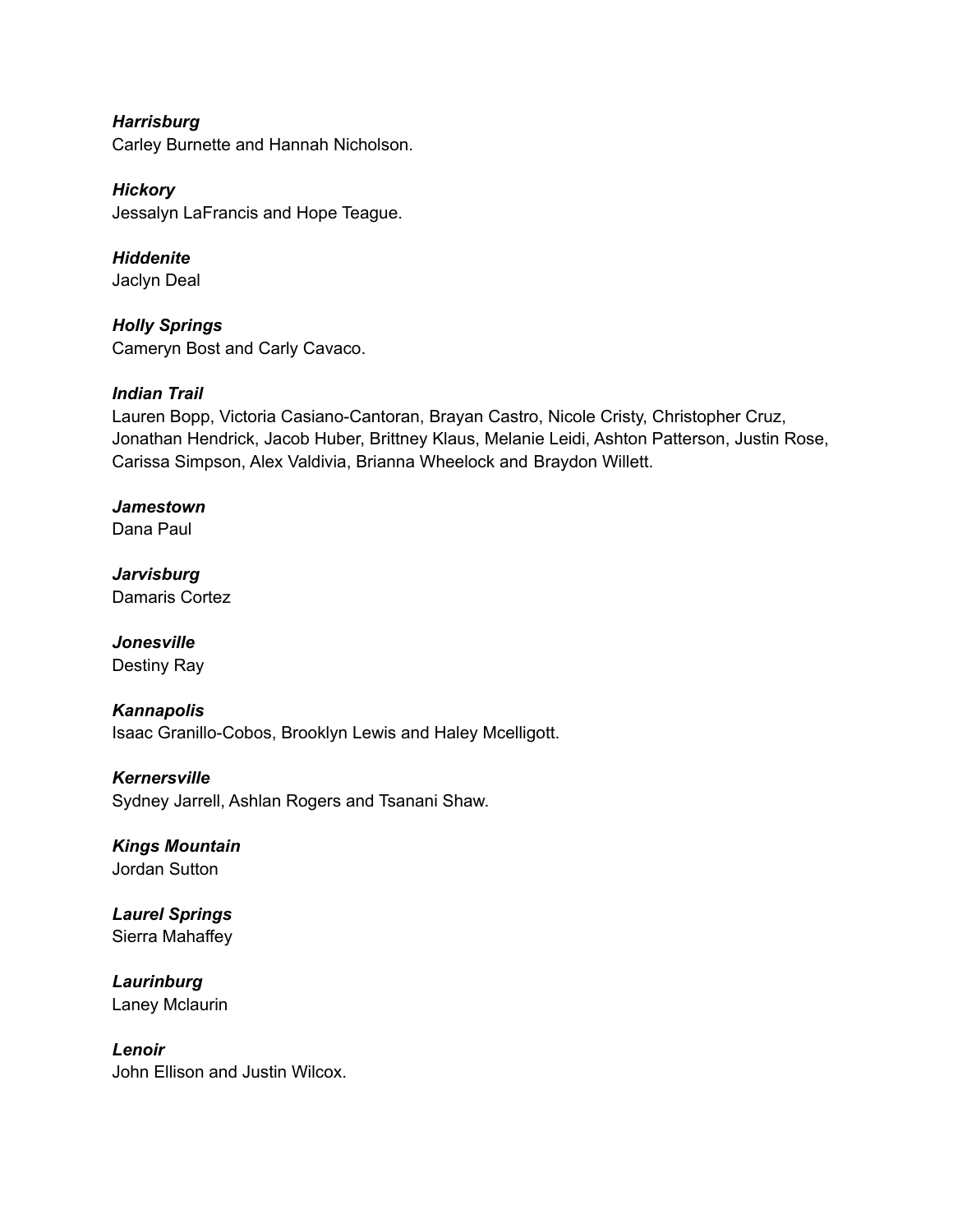#### *Lexington*

Tyler Easter, Brody McCullough, Ashley Miller, Grace Myers, Carson Simpson and Kali Snell.

*Lilesville* Sarah Burr

*Lincolnton* Allie Blackburn

*Linwood* Alexander Easter

*Marion* Richard Handy and Parker Jackson.

#### *Marshville*

Julia Berardelli, Tanner Brooks, Joshua Collura, Connor Cook, Hannah Haigler, Diego Morgado-Alfaro, Trevor Thomas, Hayden Williams and Felicia Xavier.

#### *Matthews*

Alexandria Ashley, Wesley Crofts, Trevor Grant, Anastasia Kee, Kyle Love, Tyler Moore, Ashlyn Ollenberger, Jennifer Patterson, Noah Richards, Lilyanna Schiller, Matilda Silvestri and Isabella **Walle** 

*Mebane* Jessica Capes

#### *Mint Hill*

Trevor Bryan

#### *Monroe*

Emma Adams, Keyla Albarez-Miranda, Kristal Albarez-Miranda, Corey Avant, Callie Baucom, Brianna Bergamini, Jordan Bromfield, Desnee Bryant, Rachel Chew, Wilson Childers, Abigail Clonts, Chandler Cochrane, Victoria Dennehy, Ava Duncan, Emily Eubanks, Leigha Furr, Brianna Gilmore, Benton Griffin, Ashley Helms, Dominique Helms, Jodi Helms, Zealy Helms, Elizabeth Hinson, JoiAn Holmes, Alex Lopez Mota, Madison McGarrigle, Kayla Melton, Lucas Mullins, Gibran Perez Martinez, Montana Price, Daniel Rumley, Ashley Terry, Luke Tucker, Hailey Underwood, Hayley Vaughn, Mason Vercoe, Nathan Walton, Kaitlyn Waters, Nathan Williams, Martha Wrenn and Ashetyn Yandle.

*Mooresville* Lauren Sullivan

*Mount Gilead* Catelin Delaney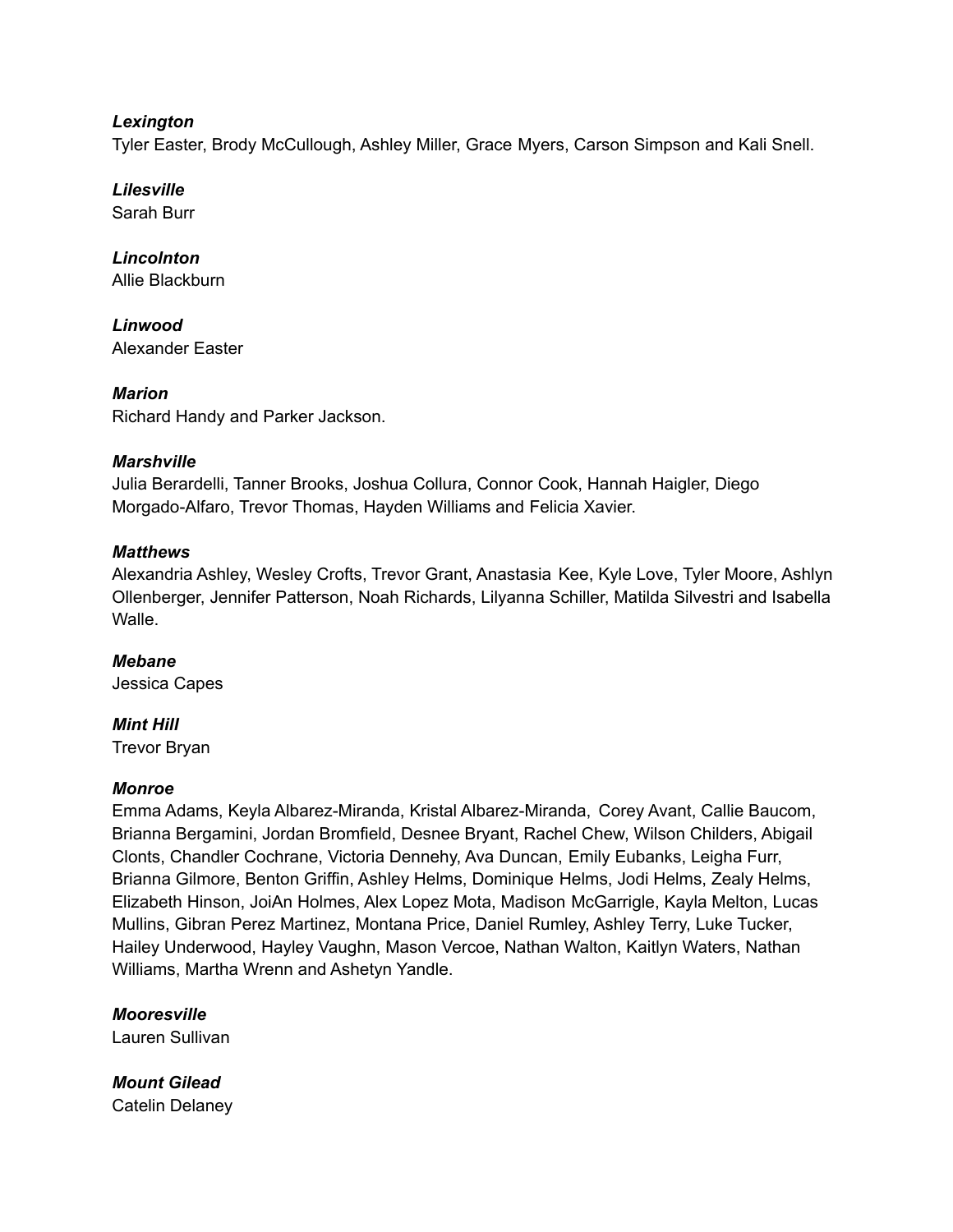*Mount Pleasant* Katherine Plummer

*Newton* Andrei Filip

*Norwood* Mabe Campbell, Emily Richardson and Logan Spivey.

*Oak Island* Margaret Mullen

*Oakboro* Regan Frick, Jonathan Hatley, Kinsey Lowder and Monserrat Santos.

*Peachland* Abigail Dagenhart, Faith Haren and Lindsey Huneycutt.

*Pilot Mountain* Sara Terwilliger

*Pinetown* Alice Van Staalduinen

*Pineville* Taylor Redd

*Pittsboro* Kailey Williams

*Polkton* Amber Freeman and Mavis Moree.

*Raeford* Mohamed Algazali

*Raleigh* Jackson Hollenbach, Jamison Rich and Amber Thornton.

*Rockwell* Sidney Seaford

*Salisbury* Mallory Challis, Caroline Monroe and Arianna Williams.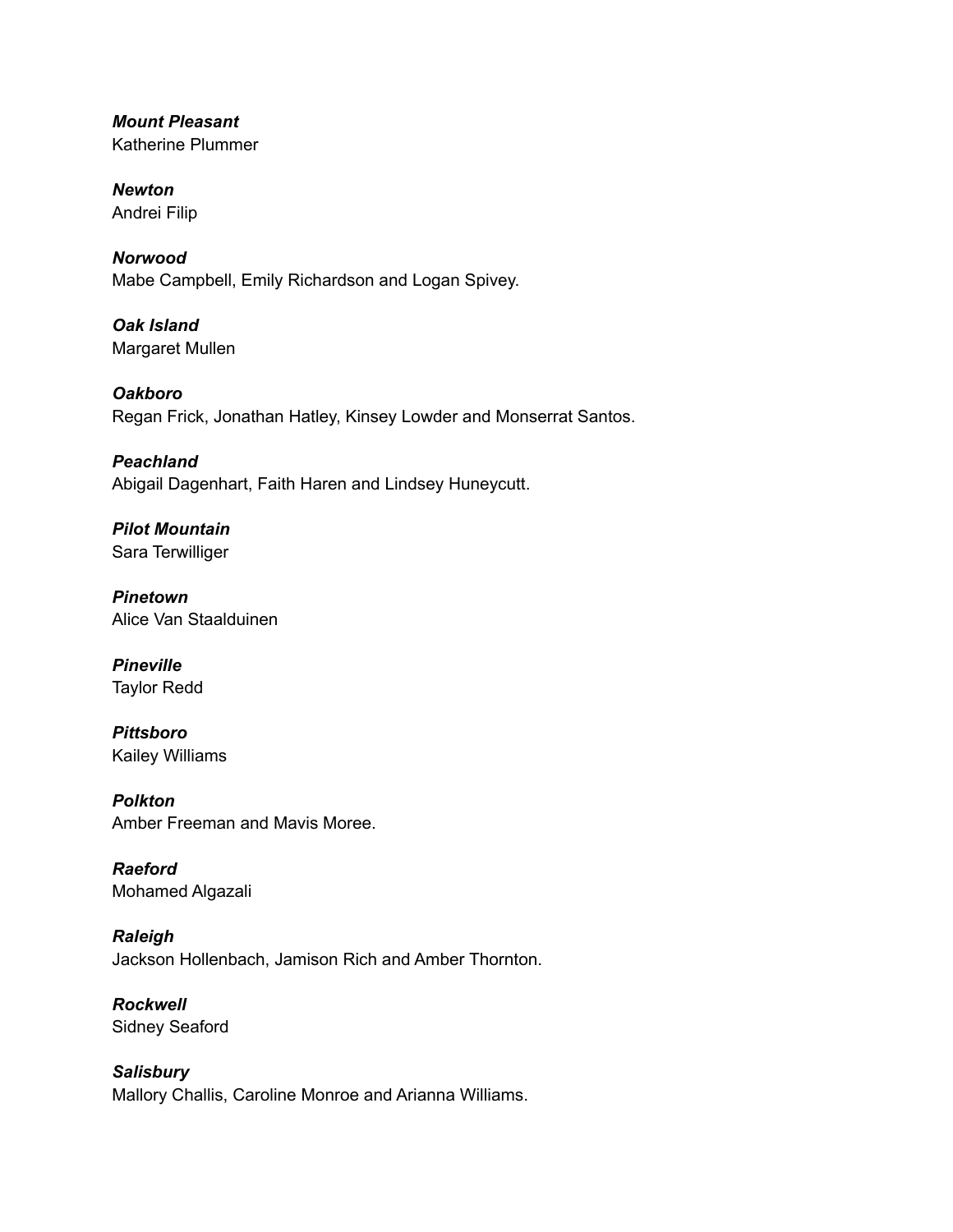*Shallotte* Jay Fletcher and Mckenzie Moody.

*Shelby* Kathryn Gragg and Sydney Kale.

*Sims* Nicole Klock

*Stanfield* Shannon Cline

*Stanley* Caitlin Kreshon and Josie Wilson.

## *Statesville*

Ruth Baxter, July Carson, Katherine Kleeberger, Aleya Last, Danielle Newton and Reagan Vaughn.

*Taylorsville* Gwyneth Davidson

*Thomasville* Kristen Fox and Justin Todd.

*Valdese* Graham Martin

*Wadesboro* Anna Blackwelder, Reilly Boyko, Kurstin Hartsell, Hampton Horne and Mili Nguyen.

*Wake Forest* Jillian Stegemann

*Wallace* Lester Mejia Gomez

## *Waxhaw*

Zackery Busby, Allison Cook, Ashton Flynn, Erin Griffin, Christian Habermeyer, Alexander Hagerman, Grant Hughes, Alyssa Jarvis, Abigail Mace, Jamison May, Jessica Medina, Ashley Moran, Chloe Murphy and Matthew Starnes.

*Westfield* Britney Inman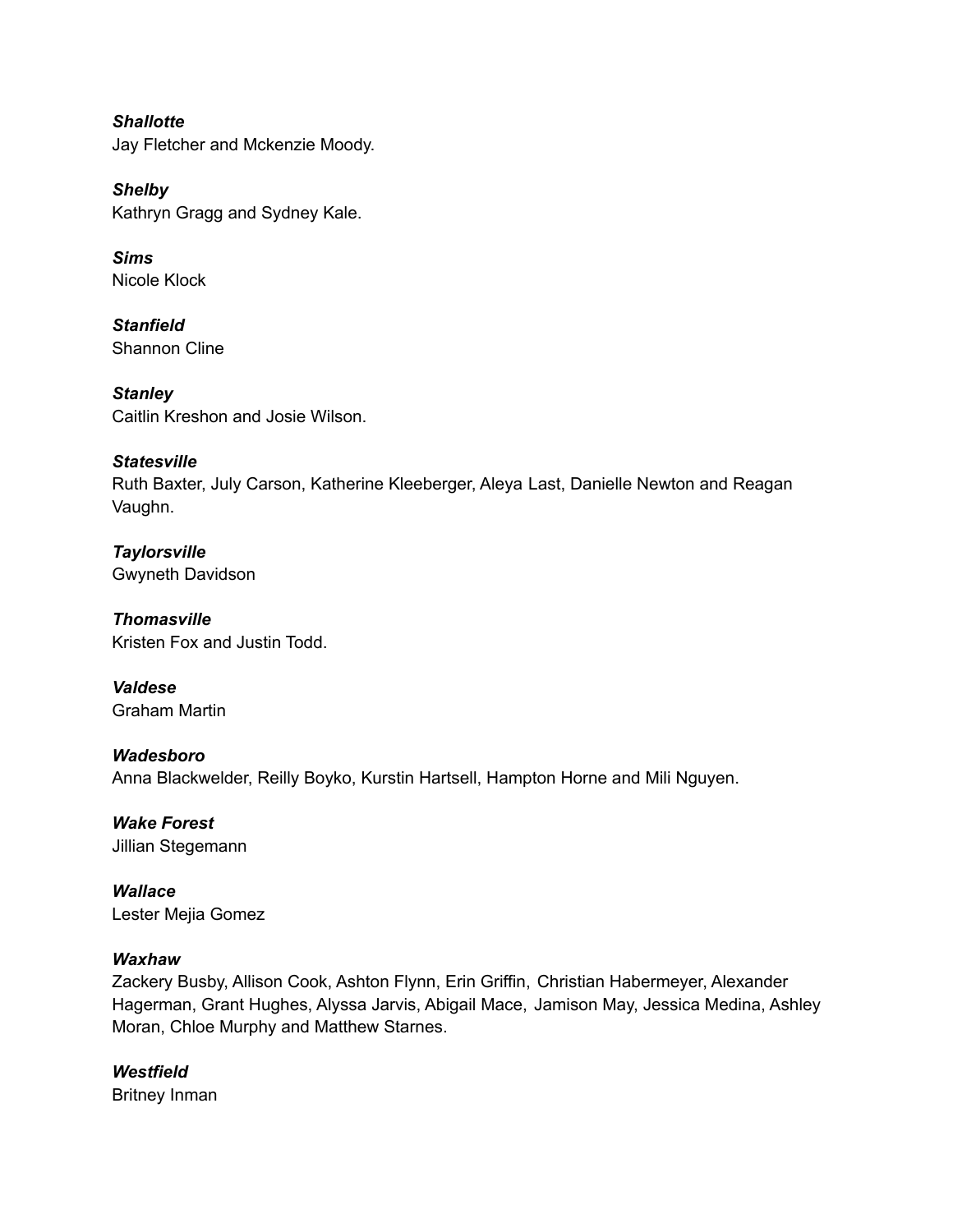*Wilkesboro* Sammi Walker

*Wilson* Matthew Foster

*Wingate* Nathan Latta and Jennifer Ramirez.

*Winston-Salem* Jessica Fearn

*Zirconia* Lauren Levi

# **Ohio**

Peyton Davis, Jordan Dray, Courtney Niesen, Julia Piazza and Emily Roach.

**Oregon** Drew Crowther

## **Pennsylvania**

Mckenna Delong, Steffi Delphin, Hailey Freed, Samantha Fritzinger, Kassandra Kesselring and Meredith Nichols.

#### **South Carolina**

Hatayah Adams, Noemi Ambriz-Ruiz, Noah Bell, Kayla Caldwell, Donald Chiarel, Malena Crawford, Alexa Cribb, David Crocker, Daytwan Drayton, Savanna Harris, Samuel Hayes, Abby Hoshour, Ashunti Jeter, Bessie Lowe, Ngoc Mai, Laila Manigault, Hailey McCarty, Haylee Metts, Casey Mitchell, Shannon Morris, Estefania Risso Osorio, Breiana Pettway, Jacob Reeves, Grace Sasko, Dakota Shook, Ella Siegel, Da'Mia Strong and Ciera Williams.

#### **Tennessee**

Connor Wright

## **Texas**

Seeret Brar, Katherine Fronczak and Hailey Miller.

#### **Virginia**

Madison Caldwell, Lauren Hall, Mary Heffron, Maycen Heflin, Chelie Plaster, Taylor Poff and Deja Ruffin.

## **Washington**

Danielle Toman